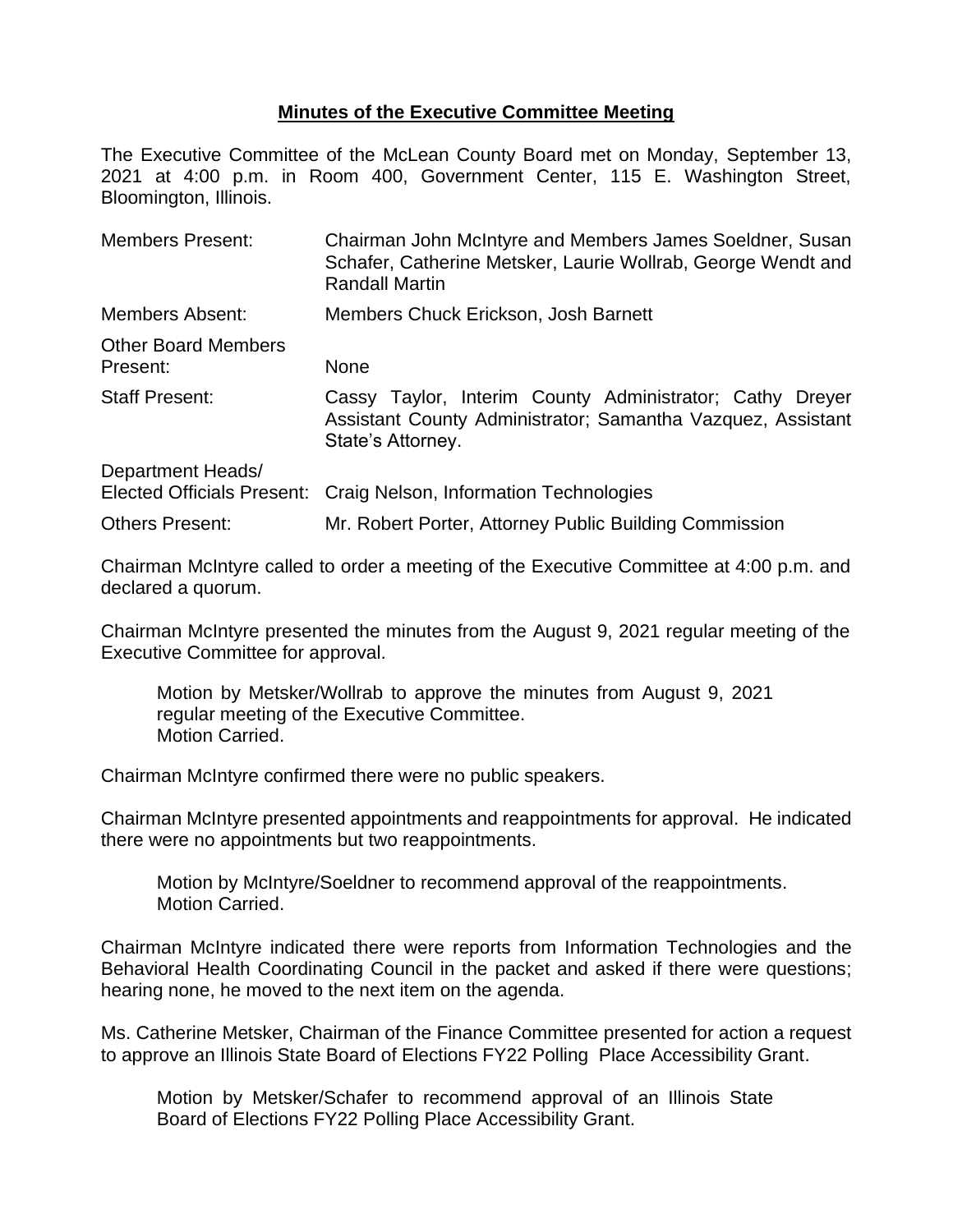Executive Committee Minutes September 13, 2021 Page **2** of **5**

Motion Carried.

Ms. Metsker presented for action a request to approve an Ordinance by the McLean County Board Amending Chapter 165, Animals, 205 Fees, Article XI Miscellaneous Code Fees, Section 205-32 in the McLean County Code.

Motion by Metsker/Martin to recommend approval of an Ordinance by the McLean County Board Amending Chapter 165, Animals, 205 Fees, Article XI Miscellaneous Code Fees, Section 205-32 in the McLean County Code. Motion Carried.

Ms. Metsker indicated they had no further items for action today but would have items for the Board. Mr. Soeldner stated he appreciated the Finance Committee's conversation about Fund issues at the Nursing Home. He stated he felt the Board would need to address decreasing Fund balance sooner rather than later. Ms. Metsker stated she had talked with Ms. Schafer, Chairman of the Health Committee, but felt a conversation with the Staff would be needed to discuss options. Chairman McIntyre asked if there were any further comments or questions; hearing none, he thanked her.

Ms. Susan Schafer, Chairman of the Health Committee presented for action a request to approve an Emergency Appropriation Ordinance Amending the McLean County Fiscal Year 2021 Combined Annual Appropriation and Budget Ordinance for the American Rescue Plan Fund (NH).

Motion by Schafer/Martin to recommend approval of an Emergency Appropriation Ordinance Amending the McLean County Fiscal Year 2021 Combined Annual Appropriation and Budget Ordinance for the American Rescue Plan Fund (NH). Motion Carried.

Ms. Schafer indicated they had no further items for the Committee today but would have items for the Board. Chairman McIntyre asked if there were any questions; hearing none, he thanked her.

Mr. Randall Martin, Vice Chairman of the Justice Committee presented for action a request to approve an Emergency Appropriation Ordinance Amending the McLean County Fiscal Year 2021 Combined Annual Appropriation and Budget Ordinance for the Children's Advocacy Center Fund 0129.

Motion by Martin/Soeldner to recommend approval of an Emergency Appropriation Ordinance Amending the McLean County Fiscal Year 2021 Combined Annual Appropriation and Budget Ordinance for the Children's Advocacy Center Fund 0129. Motion Carried.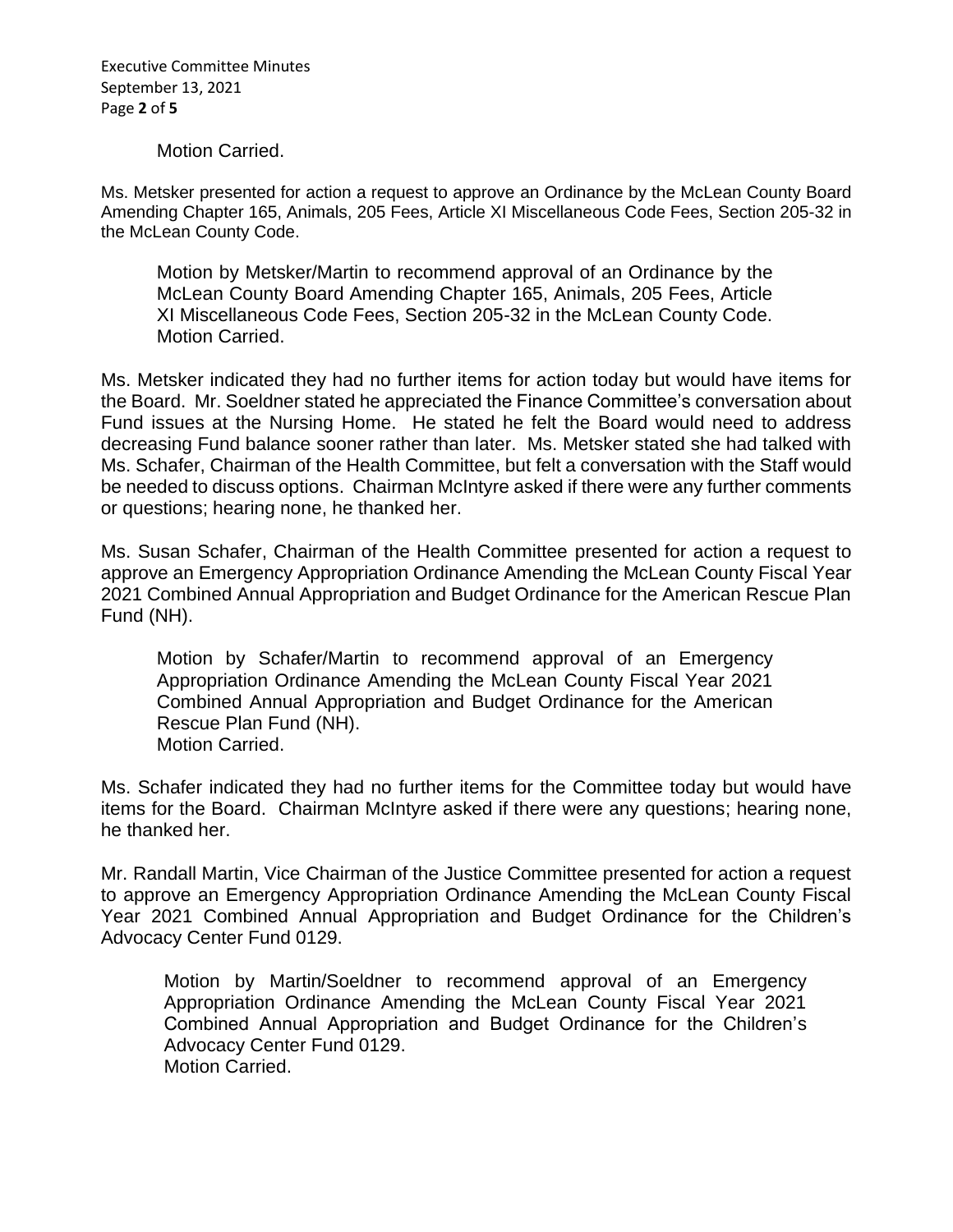Executive Committee Minutes September 13, 2021 Page **3** of **5**

Mr. Martin presented for action a request to approve an Intergovernmental Agreement between The State of Illinois, Illinois Emergency Management Agency and the County of McLean for the Illinois Emergency Management Agency Nuclear Safety Grant Program.

Motion by Martin/Schafer to recommend approval of an Intergovernmental Agreement between The State of Illinois, Illinois Emergency Management Agency and the County of McLean for the Illinois Emergency Management Agency Nuclear Safety Grant Program. Motion Carried.

Mr. Martin indicated the Justice Committee had no further items for action today but would have additional items for the Board. Chairman McIntyre asked if there were any questions; hearing none, he thanked him.

Mr. George Wendt, Chairman of the Land Use and Development Committee indicated they had no items for action today or for the Board. Chairman McIntyre asked if the Committee had any questions; hearing none, he thanked him.

Ms. Laurie Wollrab, Vice Chairman of the Property Committee presented for action a request to approve an Emergency Appropriation Ordinance amending the McLean County Fiscal Year 2021 Combined Annual Appropriation and Budget Ordinance for the American Rescue Plan Fund (Facilities). Ms. Wollrab stated these funds would pay for several projects as detailed in the Committee packet.

Motion by Wollrab/Metsker to recommend approval of an Emergency Appropriation Ordinance amending the McLean County Fiscal Year 2021 Combined Annual Appropriation and Budget Ordinance for the American Rescue Plan Fund (Facilities) Motion Carried.

Ms. Wollrab indicated she had no further action items for the Committee today but would have items for the Board. Chairman McIntyre asked if there were any questions; hearing none, he thanked her.

Mr. Jim Soeldner Chairman of the Transportation Committee indicated they had no items for action for the Committee but would have items for the Board. Mr. Soeldner encouraged all members to listen to the Transportation Committee meeting on You Tube, specifically the portion regarding the Village of Hudson's request to allow non-highway vehicles on County roads. Chairman McIntyre asked if there were any questions; hearing none, he thanked him.

Ms. Cassy Taylor, Interim County Administrator presented for action a request to approve a Resolution Establishing a Holiday Schedule for County Employees for the year 2022.

Motion by Wollrab/Metsker to recommend approval of a Resolution Establishing a Holiday Schedule for County Employees for the year 2022.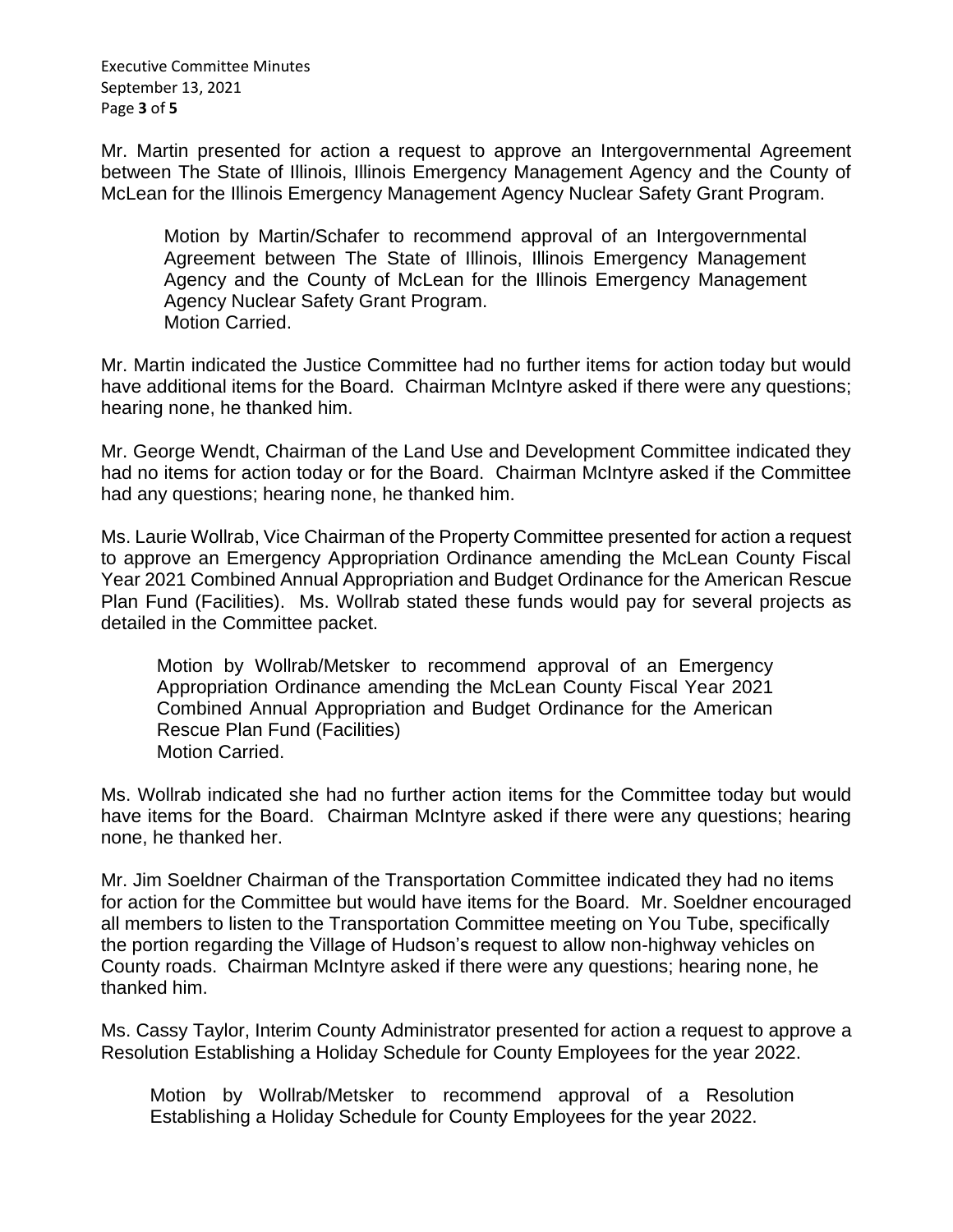Executive Committee Minutes September 13, 2021 Page **4** of **5**

Motion Carried.

Ms. Taylor presented for action a request to approve a Resolution of the Mclean County Board continuing the Declaration of a Disaster (COVID).

Motion by Soeldner/Schafer to recommend approval of a Resolution of the Mclean County Board continuing the Declaration of a Disaster (COVID). Motion Carried.

Ms. Taylor presented for action a request to approve a Financial Advisory Agreement with PMA Services. Ms. Taylor stated the purpose of the request and changes in regulations requiring the Board now have a financial advisor prior to the issuance of Bonds. Ms. Taylor indicated there were a few minor changes after they had sent agreement to the Committee on Friday. Ms. Vazquez went over the changes in the contract. Ms. Wollrab asked if this was only for the Lincoln Parking Deck. Ms. Taylor stated the Lincoln Parking Deck is mentioned because the original bond which included the parking deck would be paid off this year and this Bond would be issued for several elevators and renovations to the Animal Control Facility. Ms. Soeldner asked if they knew the amount of the new bonds. Ms. Taylor stated they felt they would be less than 10 million. Mr. Soeldner asked if these were onetime expenses. Ms. Taylor confirmed they were one-time expenses. Ms. Schafer asked her to go over projects the Bonds would cover. Ms. Taylor stated projects included renovation of several elevators in county buildings and a facility to house the Animal Control Shelter.

Motion by Metsker/Wollrab to recommend approval of a Financial Advisory Agreement with PMA Services. Motion Carried.

Chairman McIntyre asked if there was any other business to come before the Committee; hearing none, he moved to the payment of the bills.

Chairman McIntyre presented for approval bills in the amount of \$207,006.50 for the General Fund, Shared Sales Tax and Veterans Assistance Commission and \$14,205.12 for Regional Planning.

## PAGE 1 OF 5 MCLEAN COUNTY BOARD COMMITTEE REPORT AS OF 8/27/2021

**EXPENDITURE SUMMARY BY FUND** 

**Executive Committee** 

| <b>FUND</b> | <b>FUND TITLE</b>               | PENDING TOTAL | <b>PREPAID TOTAL</b> | <b>FUND TOTAL</b> |
|-------------|---------------------------------|---------------|----------------------|-------------------|
| 0001        | <b>GENERAL FUND</b>             |               | \$174,717.06         | \$174.717.06      |
| 0007        | Shared Sales Tax/Municipalities |               | \$29,171.24          | \$29,171.24       |
| 0136        | VETERANS ASSISTANCE COMM.       |               | \$3,118,20           | \$3,118,20        |
|             |                                 |               | \$207,006.50         | \$207.006.50      |